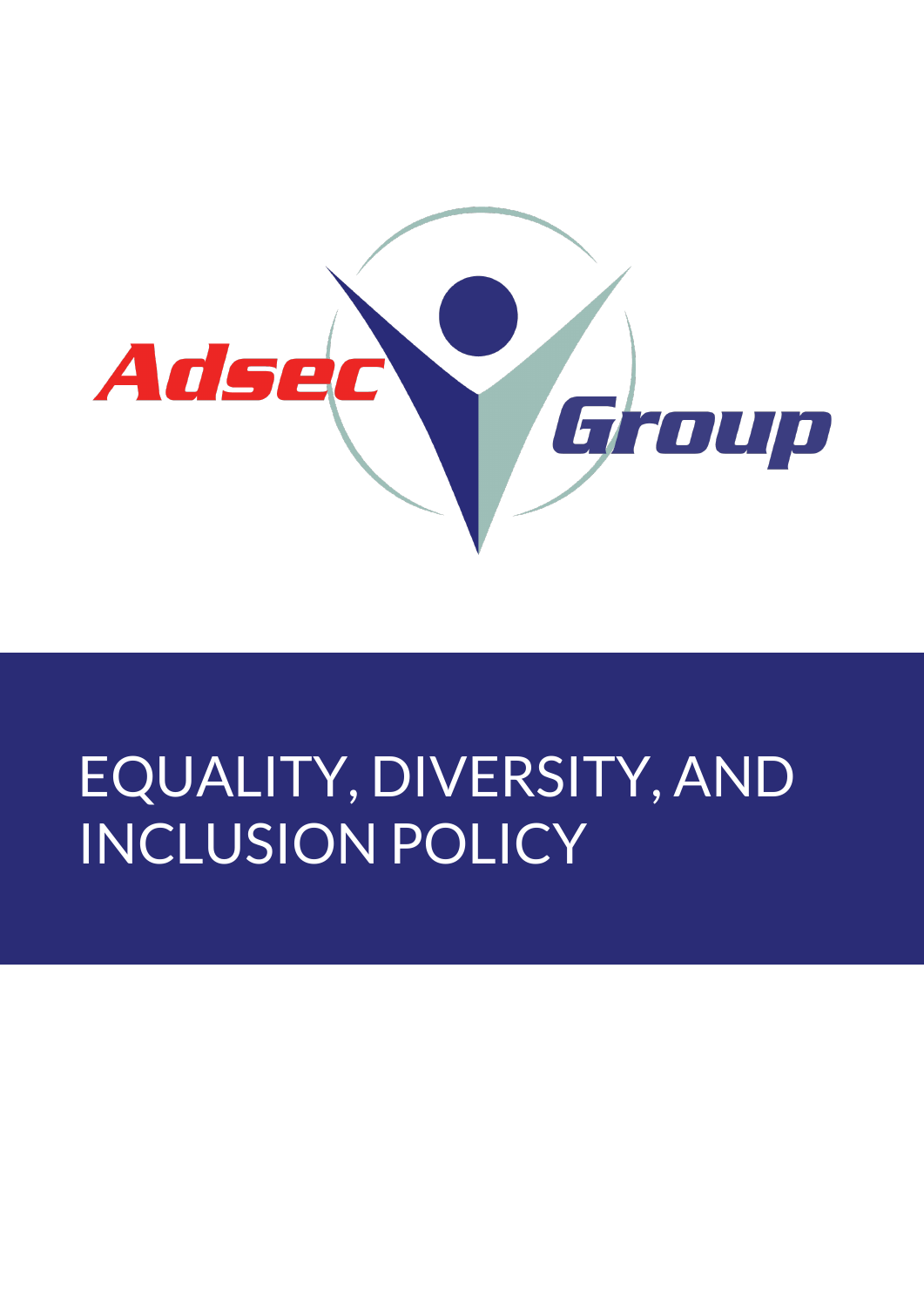## **POLICY STATEMENT**

Adsec-Enigma Group believes Equality is about equal opportunities and protecting people from being discriminated against while diversity is about recognising respecting and valuing differences in people. Meanwhile, inclusion refers to an individual's experience within the workplace and in a wider society, and the extent to which they feel valued and included.

Diversity refers to the differences in us. To be more specific, it refers to recognising and respecting the differences in us. It is only when we recognise the differences that we can respect and celebrate them as well as benefit from them. These differences include aforementioned factors such as race, age, gender, marital status, and disability, as well as diverse perspectives, work experience, and lifestyles Diversity is strongly related to promoting human



rights and freedom, based on principles such as dignity and respect. Adsec-Enigma Group understands none of us to fit neatly into separate 'packages' which can be neatly labelled or discriminated against. Everyone is different, so there is no need to stereotype them and discriminate against them.

Adsec-Enigma Group understanding of Inclusion. Inclusion refers to an individual's experience within his or her workplace and in wider society, and the extent to which he or she feels valued and included. In other words, inclusion is about giving equal access, opportunities, and resources to everyone irrespective of gender, race, age, or any other factor. In fact, most people see inclusion as a universal human right.

Adsec-Enigma Group understanding of Relationship Between Equality Diversity and Inclusion. Together, all these three concepts help to create a fair society everyone gets equal opportunities. We can create equality of opportunity only when we recognise and value difference and work together for inclusion.

Adsec-Enigma Group understanding of the Difference Between Equality Diversity and Inclusion. Equality is about equal opportunities and protecting people from being discriminated against. Diversity is all about recognising respecting and valuing differences in people. Inclusion, on the other hand, refers to an individual's experience within his or her workplace and in wider society, and the extent to which he or she feels valued and included.

Therefore, Adsec-Enigma Group recognises that discrimination and victimisation is unacceptable and that it is in the interests of the Company and its employees to utilise the skills of the total workforce. It is the aim of Adsec-Enigma Group to ensure that no employee or job applicant receives less favourable facilities or treatment (either directly or indirectly) in recruitment or employment following the Equality Act 2010 protected characteristics on grounds of age, disability, gender / gender reassignment, marriage / civil partnership, pregnancy / maternity, race, religion or belief, sex, or sexual orientation.

Our aim is that our workforce will be truly representative of all sections of society and each employee feels respected and able to give of their best.

We oppose all forms of unlawful and unfair discrimination or victimisation. To that end the purpose of this policy is to provide equality and fairness for all in our employment.

All employees, whether part-time, full-time, or temporary, will be treated fairly and with respect. Selection for employment, promotion, training, or any other benefit will be on the basis of aptitude and ability. All employees will be helped and encouraged to develop their full potential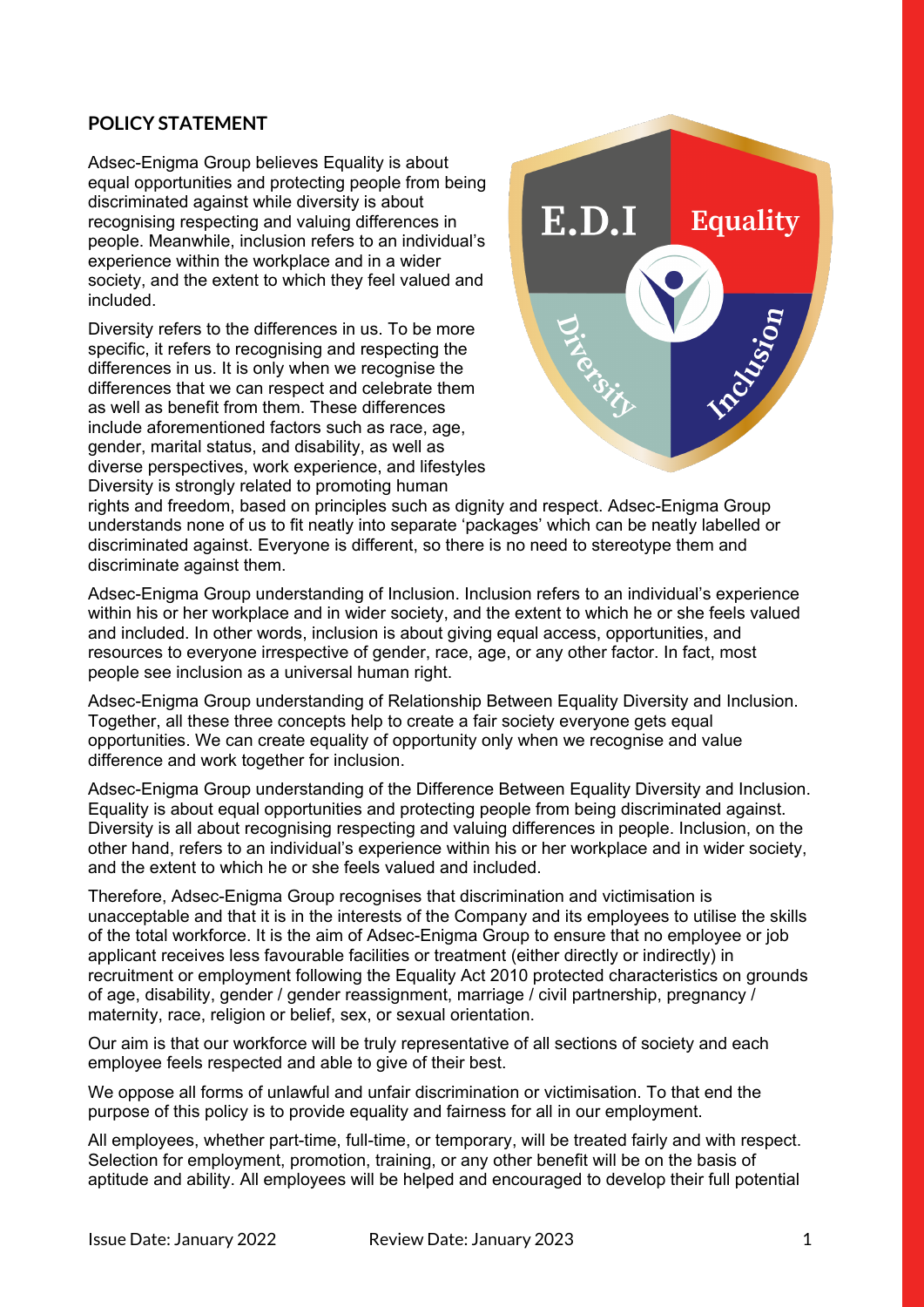and the talents and resources of the workforce will be fully utilised to maximise the efficiency of the organisation.

Our staff will not discriminate directly or indirectly, or harass customers or clients because of age, disability, gender reassignment, pregnancy and maternity, race, religion or belief, sex, and sexual orientation in the provision of the Company's goods and services.

This policy and the associated arrangements shall operate in accordance with statutory requirements. In addition, full account will be taken of any guidance or Codes of Practice issued by the Equality and Human Rights Commission, European and UK Governments, and any other recognised statutory bodies.

# **OUR COMMITMENT**

- To create an environment in which individual differences and the contributions of all our staff are recognised and valued.
- Every employee is entitled to a working environment that promotes dignity and respect to all. No form of intimidation, bullying or harassment will be tolerated.
- Training, development, and progression opportunities are available to all staff.
- To promote equality in the workplace which we believe is good management practice and makes sound business sense.
- We will review all our employment practices and procedures to ensure fairness.
- Breaches of our equality policy will be regarded as misconduct and could lead to disciplinary proceedings.
- This policy is fully supported by senior management and has been agreed with trade unions and/or employee representatives.
- The policy will be monitored and reviewed annually

## **RESPONSIBILITES OF MANAGEMENT**

Responsibility for ensuring the effective implementation and operation of the arrangements will rest with the Chief Executive. Directors / Managers will ensure that they and their staff operate within this policy and arrangements, and that all reasonable and practical steps are taken to avoid discrimination. Each manager will ensure that:

- All their staff are aware of the policy and the arrangements, and the reasons for the policy.
- Grievances concerning discrimination are dealt with properly, fairly, and as quickly as possible.
- All Staff recruitment below senior management level is evenly grounded via Adsec-Enigma Group 's standard Testing and Security Vetting Procedures.
- Equality Training and Monitoring Records are maintained.

Human Resources / Head Office will be responsible for monitoring the operation of the policy in respect of employees and job applicants, including periodic departmental audits.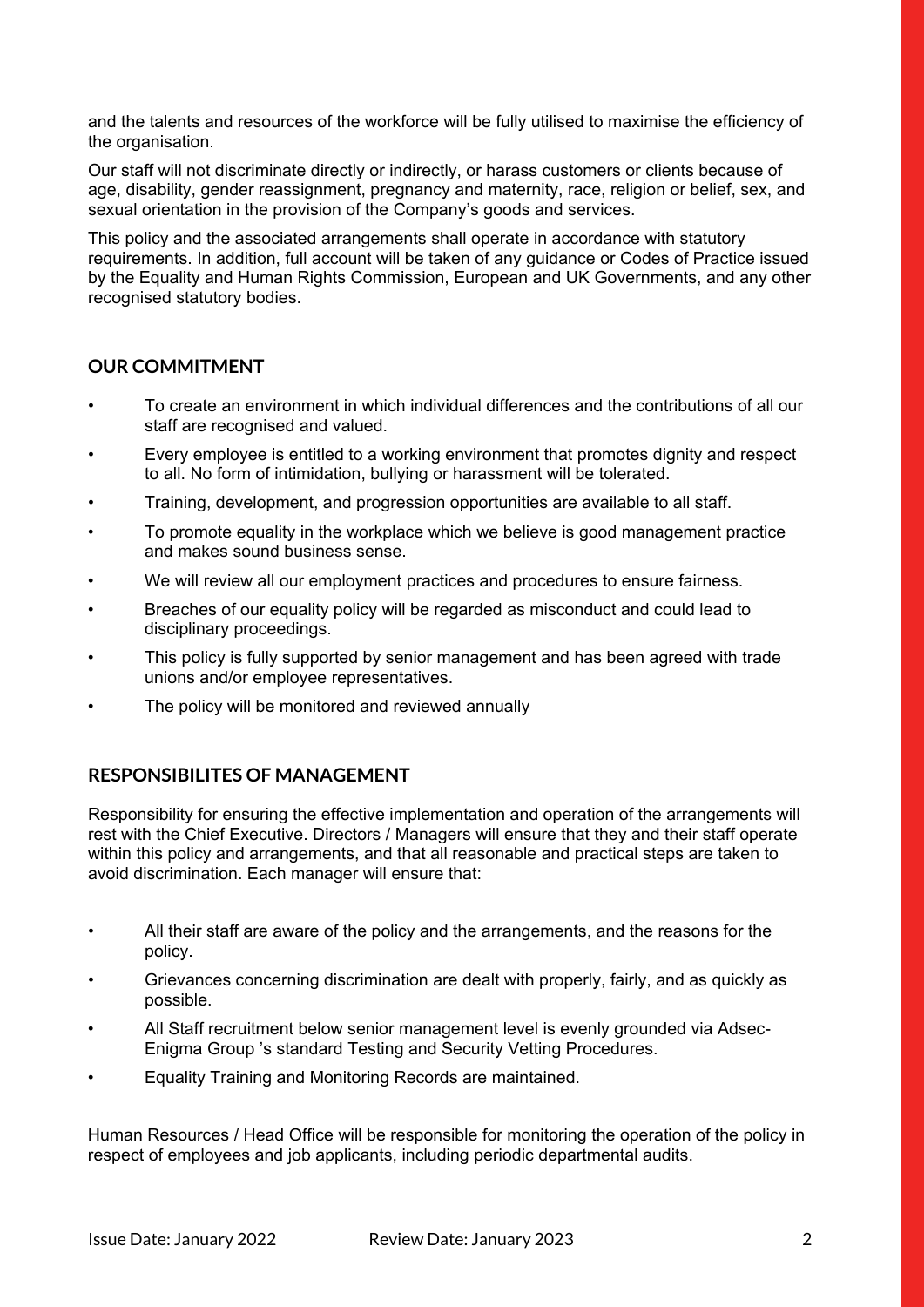# **RESPONSIBILITIES OF STAFF**

Responsibility for ensuring that there are no unlawful discrimination rests with all staff and the attitudes of staff are crucial to the successful operation of fair employment practices. In particular, all members of staff should:

- Comply with the policy and arrangements.
- Not discriminate in their day-to-day activities or induce others to do so.
- Not victimise, harass, or intimidate other staff or groups who have, or are perceived to have one of the protected characteristics.
- Ensure no individual is discriminated against or harassed because of their association with another individual who has a protected characteristic.
- Inform their manager if they become aware of any discriminatory practice.

## **THIRD PARTIES / HARRASMENT /BULLYING**

Third-party harassment occurs where a Company employee is harassed, and the harassment is related to a protected characteristic, by third parties such as clients or customers. Adsec-Enigma Group will not tolerate such actions against its staff, and the employee concerned should inform their manager / supervisor at once that this has occurred. Adsec-Enigma Group will fully investigate and take all reasonable steps to ensure such harassment does not happen again.

Adsec-Enigma Group aims to support the creation of a work environment that is free from discrimination, harassment, and bullying, where everyone is treated with dignity and respect and no one is treated less favourably than any other person or group of persons on the grounds of their gender, age, disability, race, sexual orientation, gender reassignment status, religion and belief, pregnancy and maternity, marriage and civil partnership status or any other characteristic.

This policy acts as guide for all employees, contractors, agency staff and anyone else engaged to work with Adsec-Enigma Group.

The policy covers bullying and harassment in the workplace and in any work-related setting outside the workplace, for example business trips or any work-related social events. It also covers contact between colleagues outside of working hours such as through social media or messaging apps.

The purpose of this policy is to encourage a working environment in which bullying, and harassment are always unacceptable and where individuals have the confidence to complain about bullying and harassment should it arise, in the knowledge that their concerns will be dealt with appropriately and fairly. Complaints will not be ignored but investigated swiftly and confidentially ensuring the rights of all are protected. This responsibility applies to all managers of Adsec-Enigma Group.

Any incident(s) of bullying and harassment should initially be reported to your line manager who will provide you advice. If the concern relates to your line manager, then you can speak to any other manager and/or seek support from any of the support services available to staff.

In complying with the Equality Act 2010, Adsec-Enigma Group has a legal obligation to ensure that harassment does not take place at work, as this is discrimination. In addition, it has a duty of care towards employees under the Health and Safety at Work Act 1974. Managers must aim to uphold a working environment in which harassment and bullying cannot flourish. They must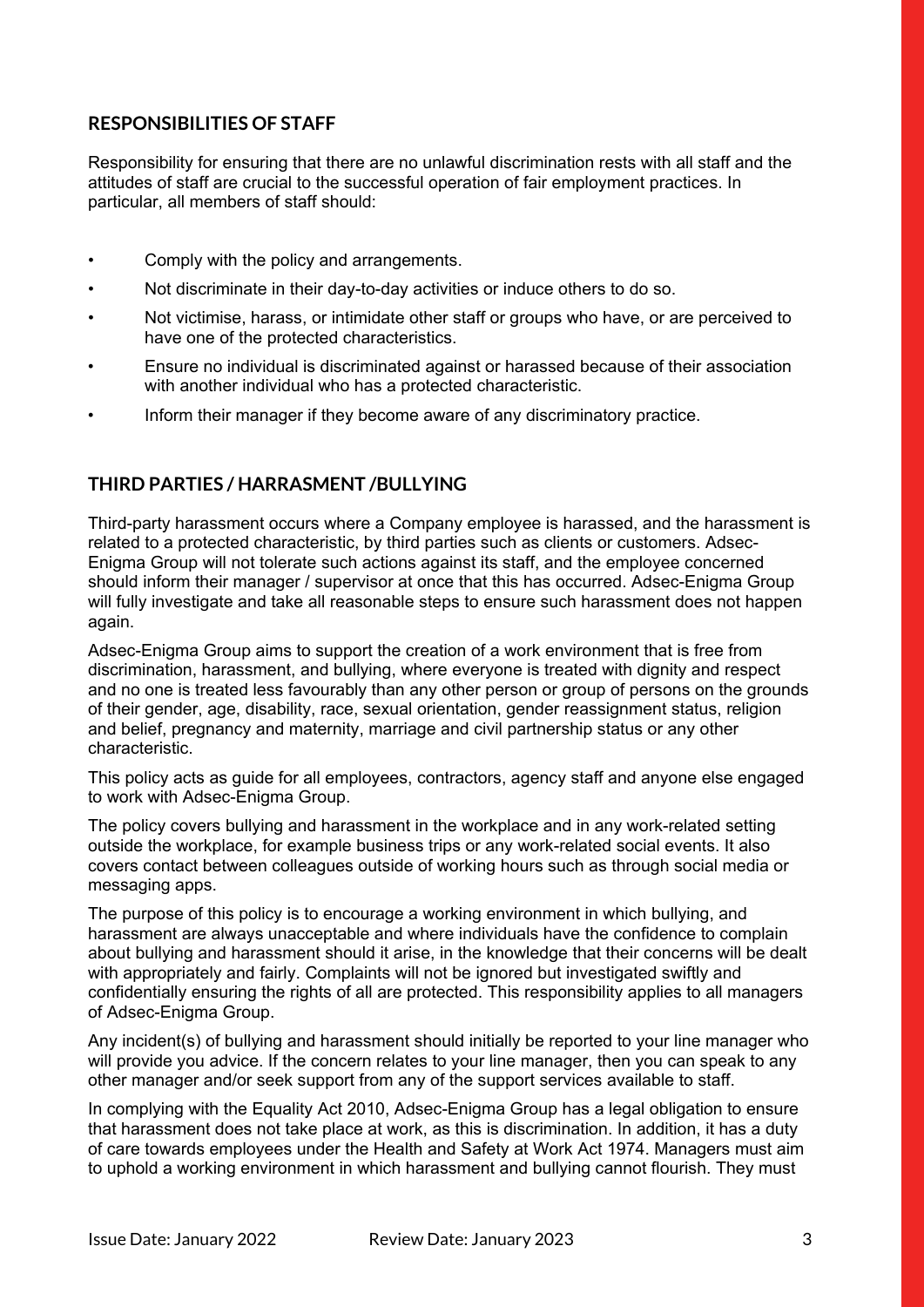take immediate action if bullying and/or harassment is suspected or identified, whether or not a complaint has been made. Allegations of bullying and harassment received either formally or informally through this policy will be taken seriously and dealt with promptly and sensitively. Equally, every employee is also personally liable under the legislation. All incidents, complaints will go through Adsec-Enigma Group Human Resources Department.

## **RELATED POLICIES AND ARRANGEMENTS**

All employment policies and arrangements have a bearing on equality of opportunity. The Company policies will be reviewed regularly, and any discriminatory elements removed.

## **RIGHTS OF DISABLED PEOPLE**

The Company attaches particular importance to the needs of disabled people. Under the terms of this policy, managers are required to:

Make reasonable adjustment to maintain the services of an employee who becomes disabled, for example, training, provision of special equipment, reduced working hours. (NB: managers are expected to seek advice on the availability of advice and guidance from external agencies to maintain disabled people in employment).

- Include disabled people in training/development programmes.
- Give full and proper consideration to disabled people who apply for jobs, having regard to making reasonable adjustments for their particular aptitudes and abilities to allow them to be able to do the job.

#### **EQUALITY TRAINING**

A series of regular briefing sessions will be held for staff on equality issues. These will be repeated as necessary. Equality information is also included in induction programmes, Site Instruction Manuals, and the yearly staff appraisals.

Training will be provided for managers on this policy and the associated arrangements. All managers who have an involvement in the recruitment and selection process will receive specialist training.

#### **MONITORING**

- The Company deems it appropriate to state its intention not to discriminate and assumes that this will be translated into practice consistently across the organisation as a whole. Accordingly, a monitoring system will be introduced to measure the effectiveness of the policy and arrangements.
- The system will involve the routine collection and analysis of information on employees by gender, marital status, ethnic origin, sexual orientation, religion /beliefs, grade, and length of service in current grade. Information regarding the number of staff who declare themselves as disabled will also be maintained.
- There will also be regular assessments to measure the extent to which recruitment to first appointment, internal promotion and access to training/development opportunities affect equal opportunities for all groups.